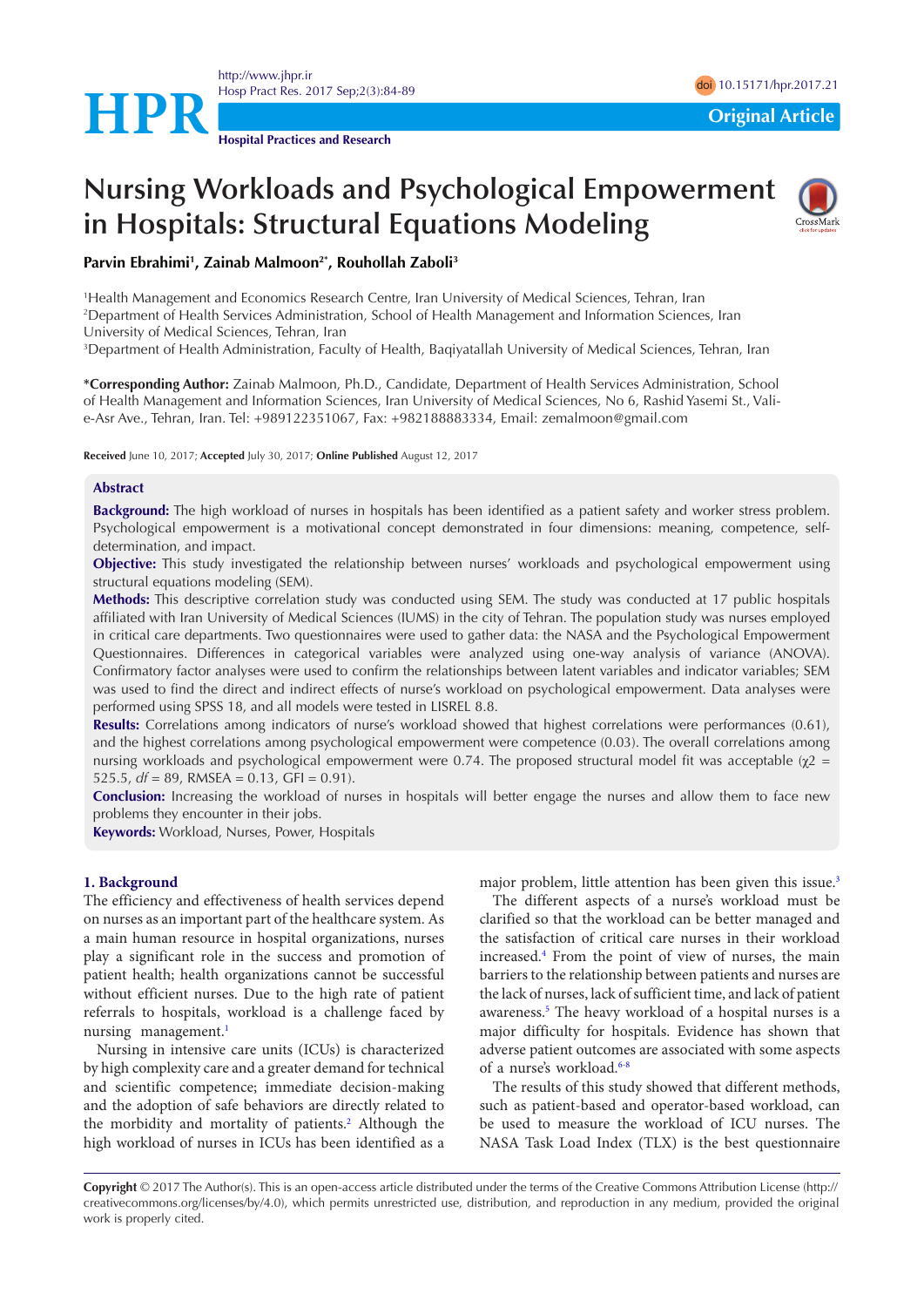to measure workload; NASA TLX can also be used in healthcare settings.[9](#page-5-7) To date, no study has pointed out the positive effects of workload on nurses. Those nurses who have a heavier workload have more learning opportunities and thus become more and more empowered. Assessing the workload is trying to predict the time and skills needed to dispense nursing care to clients/patients.<sup>[7](#page-5-8)[-9](#page-5-7)</sup>

Staff shortages in nursing cause burnout among nurses, high employee turnover, and poor service quality. Psychological empowerment is defined as a person's experience of intrinsic motivation that forms the perspective of the individual employee.<sup>[10](#page-5-9)</sup> According to Spreitzer, the process of intrinsic motivation can result in staff engagement, and it will motivate employees to perform better on tasks.<sup>11</sup> Psychological empowerment focuses on the inherent motivation and not on the managerial process used to enhance employees' levels of authority.[12](#page-5-11) Spreitzer defined psychological empowerment as a motivational concept shown in four dimensions: meaning, competence, self-determination, and impact.<sup>[13](#page-5-12)</sup>

## **2. Objective**

Several studies have been conducted in the field of psychological empowerment, but the relationship between workload and psychological empowerment has not been clarified in them. No study was found that delineated a model of workload that could be used to identify the relationship between psychological empowerment and workload in ICUs at either the individual nurse or unit level in hospitals. The current study investigated the relationship between nurse's workload and psychological empowerment using structural equations modeling (SEM).

## **3. Methods**

# 3.1. Study Design

This descriptive correlational study was conducted using structural equation modeling. SEM is a powerful multivariable analytical technique as a multi-variable regression and, more precisely, as a general linear modeling which enables researchers to test a set of regression equations simultaneously and conduct the simultaneous study of the relations among different variables[.14](#page-5-13) The importance of this technique in health science studies lies in the fact that researchers mostly study the relationship between different variables as a model or a network of relationships; therefore, based on SEM, they design the schematic of these relations in a pre-fabricated model based on their hypotheses on the relations among variables. A review of literature indicated

that health services researchers consider SEM to be a proper technique for testing the complex relations among human variables and for overcoming the limitations related to traditional methods.<sup>15,[16](#page-5-15)</sup>

## 3.2. Setting and Sample

This study was conducted in 17 public hospitals affiliated with Iran University of Medical Sciences (IUMS) in Tehran. The study population consisted of the nurses employed in any critical care departments including ICUs, CCUs, and NICUs in said hospitals. Exclusion criteria were less than 1 year experience of work experience in critical care departments. Although 200 samples are typically needed for SEM research, a sample size of 300 was used in this study so that it would be large enough to assess model fit based on the number of degrees of freedom and use of full information maximum likelihood (FIML) estimates for the missing data.

#### 3.3. Measurements/Instruments

Two questionnaires were used to gather data: the NASA Questionnaire and the Spreitzer Psychological Empowerment Questionnaire. Hart and Staveland's NASA TLX method, used first in this study, assessed workload on five 7-point scales. Increments of high, medium, and low estimates for each point resulted in 21 gradations on the scales (Table 1).

The second questionnaire used was Spreitzer's Psychological Empowerment Questionnaire. This questionnaire was first developed conceptually and theoretically by Thomas in 1990. Then in 1995, Spreitzer used Thomas' model to measure psychological empowerment dimensions, namely competence, independence, having impact, and meaning, and then validated the dimensions. Thus, the questionnaire measures four aspects of competence, i.e. feelings of competence, self-determination, impact, and meaningfulness. Its structure is based on a seven-point Likert scale (from 1 = strongly agree to  $7 =$  strongly disagree) ([Table 2\)](#page-2-0).

Content validity was used to evaluate the validity of the questionnaire. Cronbach alpha was employed to assess the internal consistency (between 0.73 and 0.91). Confirmatory factor analysis was used to define the validity of the structure.

# 3.4. Data Collection/Procedure

The statistical technique of SEM defines the status of a hidden variable by computing the common variance

**Table 1.** Hart and Staveland's NASA Task Load Index

| <b>Title</b>    | Endpoint           | <b>Description</b>                                                     |
|-----------------|--------------------|------------------------------------------------------------------------|
| Mental demand   | Very low/very high | How mentally demanding was the task?                                   |
| Physical demand | Very low/very high | How physically demanding was the task?                                 |
| Temporal demand | Very low/very high | How hurried or rushed was the pace of the task?                        |
| Performance     | Perfect/failure    | How successful were you in accomplishing what you were asked to do?    |
| Effort          | Very low/very high | How hard did you have to work to accomplish your level of performance? |
| Frustration     | Very low/very high | How insecure, discouraged, irritated, stressed, and annoyed were you?  |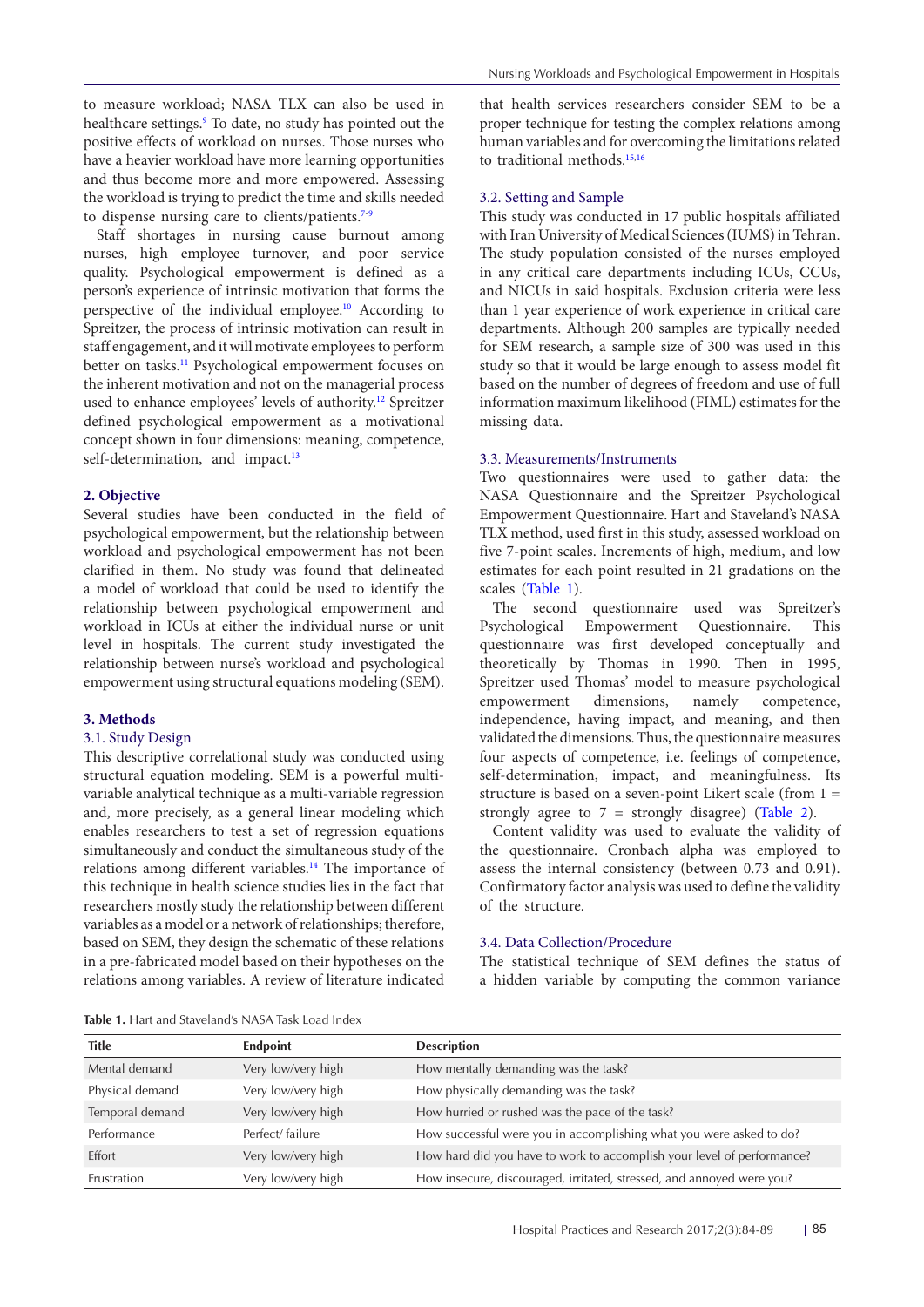<span id="page-2-0"></span>

|  |  |  |  | Table 2. Dimensions of Psychological Empowerment Questionnaire |  |
|--|--|--|--|----------------------------------------------------------------|--|
|--|--|--|--|----------------------------------------------------------------|--|

| <b>Endpoint</b>                                                                     | <b>Title</b>                                                                                                                                                                                                                                                                                                                                                                         |
|-------------------------------------------------------------------------------------|--------------------------------------------------------------------------------------------------------------------------------------------------------------------------------------------------------------------------------------------------------------------------------------------------------------------------------------------------------------------------------------|
| Strongly agree/strongly disagree                                                    | Meaningfulness                                                                                                                                                                                                                                                                                                                                                                       |
|                                                                                     | Competence                                                                                                                                                                                                                                                                                                                                                                           |
| Strongly agree/strongly disagree                                                    | Self-determination                                                                                                                                                                                                                                                                                                                                                                   |
| Strongly agree/strongly disagree                                                    | Impact                                                                                                                                                                                                                                                                                                                                                                               |
| Meaningfulness is an individual's belief that his/her work is important and his/her | Competence is an employee's ability to perform work activities with skill; it refers<br>to the degree to which a person can perform tasks skillfully when he/she attempts Strongly agree/strongly disagree<br>Self-determination is an individual's control over the manner in which work is<br>Impact is the degree to which an individual can influence strategic, administrative, |

among the clear variables. In this study, the workload of nurses employed in critical care departments was considered as the hidden variable; personal, organizational, and occupational factors were also defined. The main steps in SEM analysis are:

- 1. Framing the study,
- 2. Controlling due to the availability of assumptions in executing the SEM,
- 3. Studying the fitting and trimming of the model,
- 4. Proper interpretation of findings.

Figure 1 shows the primary model for measuring the structural model of nurse's workload and psychological empowerment in ICUs.

In this study, 300 hospital nurses who worked in critical care departments were enrolled. Mean (±SD) scores of workload and psychological empowerment were measured at the public hospital. Nurse's workload and psychological empowerment were measured through a self-reported survey. Scores for workload and psychological empowerment were classified into three functional categories: inadequate (score = 0-59), small (score = 60- 75), or adequate (score = 76-100).

## 3.5. Data Analysis

Descriptive statistics were computed for all variables. Differences in categorical variables such as age group, gender, and other variables were analyzed using one-way analysis of variance (ANOVA). A P value <0.005 was used for any group of categorical variables to find statistical

significance.

Confirmatory factor analyses were used to confirm the relationships between latent variables and indicator variables; SEM was used to determine the direct and indirect effects of nurse's workload on psychological empowerment.

Data analyses were performed using SPSS18, and all models were tested in LISREL 8.8.

The following indexes were used for fitting the model: chi-square statistic, GFI, AGFI, NFI, CFI, TLI, and RMSEA. The model fitting was considered desirable if the ratios exceeded 90%.[17](#page-5-16)

## **4. Results**

A total of 40 nurses refused to take part on this research for personal reasons, and 260 nurses (86% response rate) completed the questionnaires. The majority of participants were female (55%). The nurses' demographics, e.g., age, gender, type of critical care department, and educational level, are presented in [Table 3.](#page-3-0)

This study identified the physical and mental demands related to the workload of most nurses. Nurse's competencies had the most importance, and self-determination and impact dimensions had the lowest ([Table 4](#page-3-1)).

Results of ANOVAs comparing the performance levels for the five variables showed the relationship of dimensions of nurse's workload among different age groups, types of critical departments, and educational level ([Table 5\)](#page-3-2).

To assess the relationship between nurse's workload



**Figure 1**. Measurement Model and Structural Model of Nurse's Workload and Psychological Empowerment in ICUs.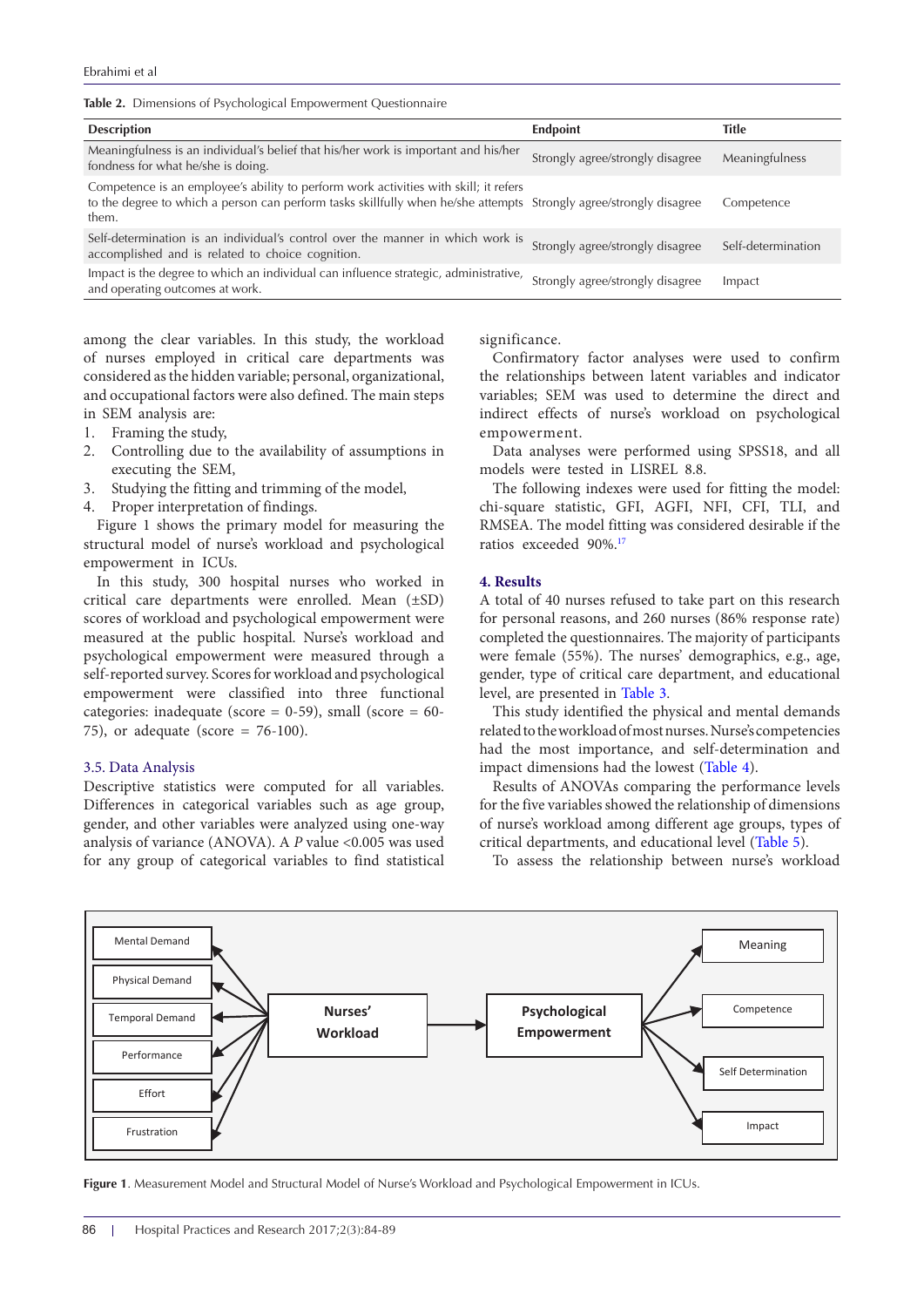<span id="page-3-0"></span>**Table 3. Descriptive Statistics** 

| <b>Variable</b>             |                | No. (%)     |
|-----------------------------|----------------|-------------|
|                             | Male           | 118(45.4)   |
| Sex                         | Female         | 142 (54.6)  |
|                             | 20-30          | 51 (19.6)   |
|                             | $30 - 40$      | 70 (26.9)   |
| Age                         | $40 - 50$      | 124 (47.7)  |
|                             | Over 50        | 15(5.8)     |
|                             | General ICU    | 35(13.5)    |
|                             | Burn units     | 27(10.4)    |
|                             | Cardiac ICU    | 40 (15.4)   |
| Type of critical department | Open heart ICU | 40 (15.4)   |
|                             | Neonatal ICU   | 64 (24.6)   |
|                             | Surgical ICU   | 54 (20.8)   |
|                             | Teaching       | 102 (39.2)  |
| Hospital type               | Non-teaching   | 158 (60.8)  |
| Total                       |                | 260 (100.0) |

<span id="page-3-1"></span>**Table 4.** Means and Standard Deviations for Workload and Psychological Empowerment

|               | <b>Variables</b>   | Mean $\pm$ SD     |
|---------------|--------------------|-------------------|
|               | Mental Demand      | $71.06 \pm 9.96$  |
|               | Physical Demand    | $74.01 + 12.23$   |
| Workload      | Temporal Demand    | $70.35 \pm 10.01$ |
|               | Performance        | $49.44 \pm 19.43$ |
|               | <b>Fffort</b>      | $67.71 \pm 16.07$ |
|               | Frustration        | $59.69 \pm 20.25$ |
|               | Meaning            | $62.90 \pm 18.93$ |
| Psychological | Competence         | $67.45 \pm 13.50$ |
| empowerment   | Self-determination | $52.9 + 19.83$    |
|               | Impact             | $53.09 + 18.26$   |

and psychological empowerment, SEM analysis with path methods was used to investigate the overall correlations and sub-correlations between different dimensions. Path methods analysis proposed a high direct correlation between workload and psychological empowerment. It was indicated that an increase in workload can cause the greatest psychological empowerment among nurses who work in critical care departments.

Among indicators of nursing workload, the highest correlation was performance (0.61); the highest correlation among psychological empowerment indicators was competence (0.03). The overall correlation between

<span id="page-3-2"></span>

| Table 5. Summary of Analysis of Variances |  |  |
|-------------------------------------------|--|--|
|-------------------------------------------|--|--|

<span id="page-3-3"></span>

**Figure 2.** Model of Relationship Between Nurse's Workload and Psychological Empowerment.

nursing workload and psychological empowerment was 0.74.

The proposed structural model fit was acceptable ( $\chi^2$  = 525.5,  $df = 89$ , RMSEA = 0.13, GFI = 0.91). The last model with significant pathways and standardized coefficients is shown in [Figure 2](#page-3-3).

#### **5. Discussion**

The findings of this study suggest that, among the dimensions of nurses' workload in critical care departments of hospitals, the highest ratings were related to both physical and mental demands. In the other words, the physical and mental demands in the critical wards will increase their workload.

Many reports have emphasized nurses' workload, but the workload of nurses in critical care departments must be considered with high sensitivity.

The ANOVAs showed that four dimensions of nursing workload, namely temporal demand, performance, effort, and frustration, were significantly related to age, gender, hospital type, critical care department, and education level (*P* < 0.005). The dimensions of mental demand, with the exception of gender, were significantly related to age, hospital type, critical care department, and education level (*P* < 0.005). The dimensions of physical demand, with the exception of gender and hospital type, were significantly related to age, critical care department, and education level  $(P < 0.005)$ .

According to NAS, workload refers to the time spent by the nursing staff in providing direct care to patients within a 24-hour period. The score for workload was higher than the scores found in national studies, which showed

| <b>Variables</b>       | <b>Mental Demand</b> |         | <b>Physical Demand</b> |         | <b>Temporal Demand</b> |         | <b>Performance</b> |         | <b>Effort</b> |         | <b>Frustration</b> |         |
|------------------------|----------------------|---------|------------------------|---------|------------------------|---------|--------------------|---------|---------------|---------|--------------------|---------|
|                        | F                    | P       | F                      | P       |                        | P       | F                  | P       |               | P       |                    | P       |
| Age group              | 35.40                | < 0.001 | 7.56                   | < 0.001 | 30.71                  | < 0.001 | 3.34               | 0.020   | 7.36          | < 0.001 | 3.05               | 0.030   |
| Gender                 | 0.78                 | 0.376   | 3.05                   | 0.082   | 268.02                 | < 0.001 | 9.53               | 0.002   | 19.04         | < 0.001 | 15.08              | < 0.001 |
| Hospital Type          | 6.65                 | 0.011   | 0.00                   | 0.992   | 341.94                 | < 0.001 | 16.55              | < 0.001 | 29.53         | < 0.001 | 15.83              | < 0.001 |
| Critical department    | 37.62                | < 0.001 | 26.17                  | < 0.001 | 89.22                  | < 0.001 | 7.39               | < 0.001 | 6.54          | < 0.001 | 3.51               | 0.005   |
| <b>Education</b> level | 10.68                | 0.001   | 14.67                  | < 0.001 | 96.98                  | < 0.001 | 16.32              | < 0.001 | 8.62          | 0.004   | 7.96               | 0.005   |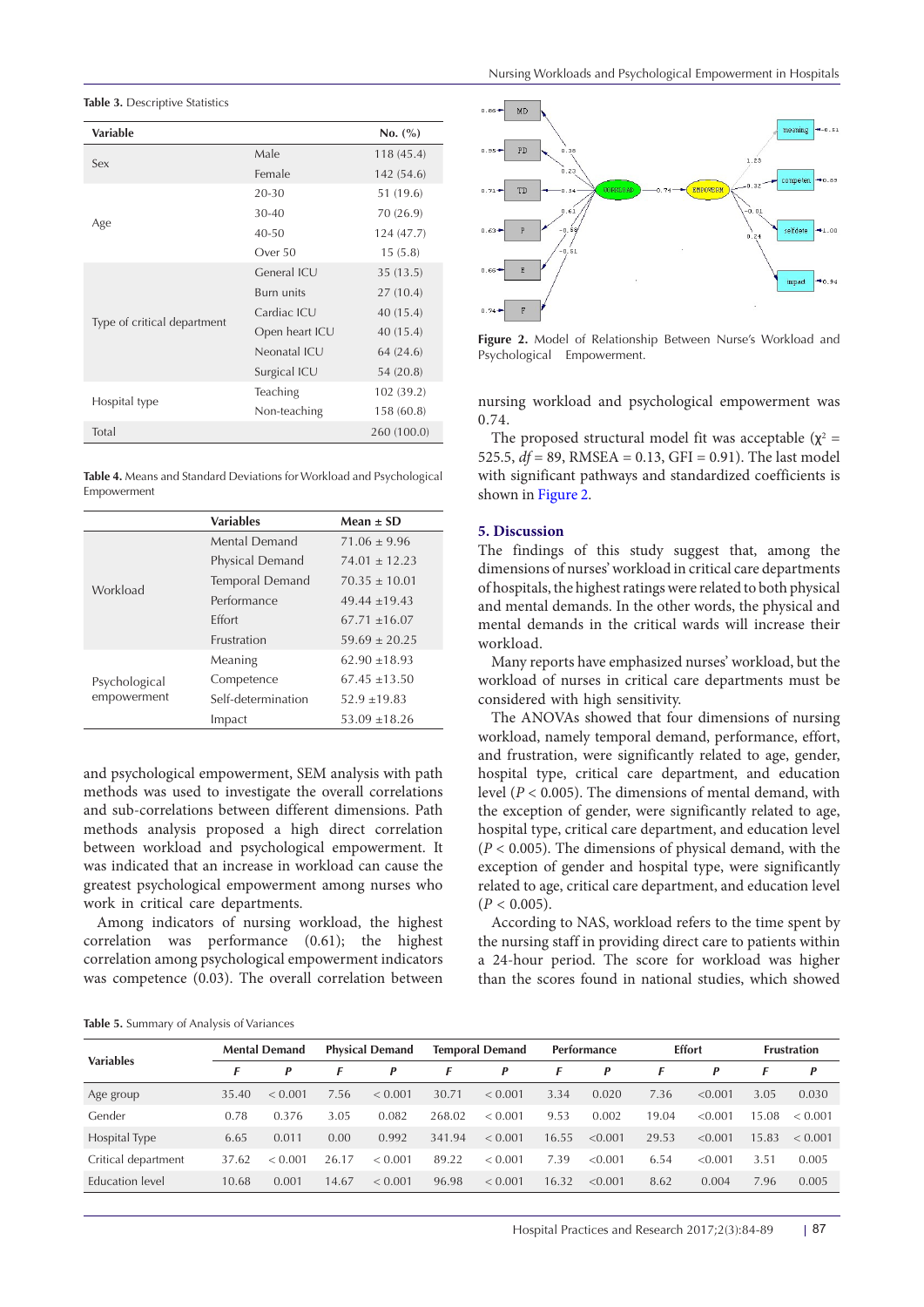similar or higher scores than 60%. Carayon and Alvarado<sup>[18](#page-5-17)</sup> concluded that workload affects various outcomes, such as the health, safety, and quality of the working life of ICU nurses. Their results confirmed the findings of the current study.

Evidence showed that patients have an increased need for care causing a high demand for nursing in ICUs. There are numerous concerns associated with a high nursing workload. Research has shown that a nurse's workload negatively affects patient safety[.19-](#page-5-18)[21](#page-5-19)

A heavy nursing workload results in burnout and job dissatisfaction and is the basis for high nurse turnover. Ouyang et  $al<sup>22</sup>$  $al<sup>22</sup>$  $al<sup>22</sup>$  focused on nurses working in acute care settings and identified 44 factors in three clusters (intra-, inter-, and extra-personal factors). Job satisfaction among nurses in hospital ICUs can be influenced by a combination of these factors.

The results of this study confirmed that among the four dimensions of psychological empowerment of employees (i.e. meaningfulness, competence, self-determination, and impact), competence had the highest score; it has great effects on increasing psychological empowerment.

Other studies confirmed these findings.<sup>[23](#page-5-21),[24](#page-5-22)</sup> Empowerment is an energetic side of creating encouraging work environments for nurses.[25](#page-5-23),[26](#page-5-24) The majority of previous studies $27,28$  $27,28$  $27,28$  have indicated that the empowerment of employees can increase the effectiveness and satisfaction of employees and reduced job-related strain. However, this could be considered the first study so far done to measure the relationship between nursing workloads and psychological empowerment using SEM for better recognition.

Statistically significant relationships were found between psychological empowerment and nurses' workload. A SEM analysis showed that nurses' workload had a main effect on three dimensions of psychological empowerment (competence, meaning, and impact). The strong correlation between psychological empowerment and nurse's workload will lead to further psychological empowerment, and nurses' engagement in critical departments was stronger when workload was high.

Although other studies<sup>29,30</sup> have also shown a relationship between nurse's workload and job satisfaction, it is suggested that increasing nurses' workloads in ICUs will engage nurses and allow them to face new problems they encounter in their jobs. However, it is not forgotten that increasing the workload of nurses in ICUs may reduce the quality of care provided to patients, as shown in previous studies.

SEM was used to determine direct and indirect correlates of the relationship between nursing workloads and psychological empowerment. Models fit the data well and helped explain this relationship in critical care departments. Further research is needed to determine how results compare to all nurses at hospitals.

It is recommended that factors affecting the workload of nurses in ICUs and CCUs be identified. Hospital administrators in developing employee empowerment programs should be aware of the workload in critical care.

## Research Highlights

# **What Is Already Known?**

Working in critical departments in hospitals can increase the efficiency and effectiveness of nurses, but the point that is at stake here is attention to the psychological empowerment of nurses.

# **What This Study Adds?**

In selecting nurses for work in special sectors, their psychological abilities should be considered. Workload in hospital critical wards can increase the cognitive ability of nurses.

Although innovative, this study was not without limitations of which there are several potential ones. First of all, this was a correlation study in which the data was gathered by two self-report questionnaires, and therefore it was not possible to control the data for confounding variables. Secondly, the SEM method was used to determine the relationship between nursing workloads and psychological empowerment. A lack of precision in answering questions by the nursing staff due to the short time available to the research team could have limited the results. The third and final limitation was that the study population was confirmed by public hospitals which were educational ones. Further research needs to focus on the relationship considering the differences between private and public hospitals.

# **6. Conclusion**

Increasing nurses' workloads in hospitals can improve their psychological empowerment. The increased psychological empowerment of nurses in critical care departments will increase their resilience in the face of crisis situations. Despite the impact of increased workloads on service quality in ICUs, nursing managers can use these factors to improve learning in professional nursing.

## **Authors' Contributions**

Authors contributed to the publication of this article as follows: study concept and design, PE and ZM; analysis and interpretation of qualitative data, RZ and ZM; statistical analysis and interpretation of quantitative data, RZ and ZM; critical revision of the manuscript, ZM.

# **Conflict of Interest Disclosures**

The authors declare that they have no conflicts of interest.

# **Ethical Approval**

This study was part of a project supported by IUMS (IUMS/ SHMIS-2014/727). All study participants completed the survey under the condition of anonymity.

## **Acknowledgments**

The paper is the result of a research project funded by Iran University of Medical Sciences. The authors would like to thank the nurses for providing the necessary data and information.